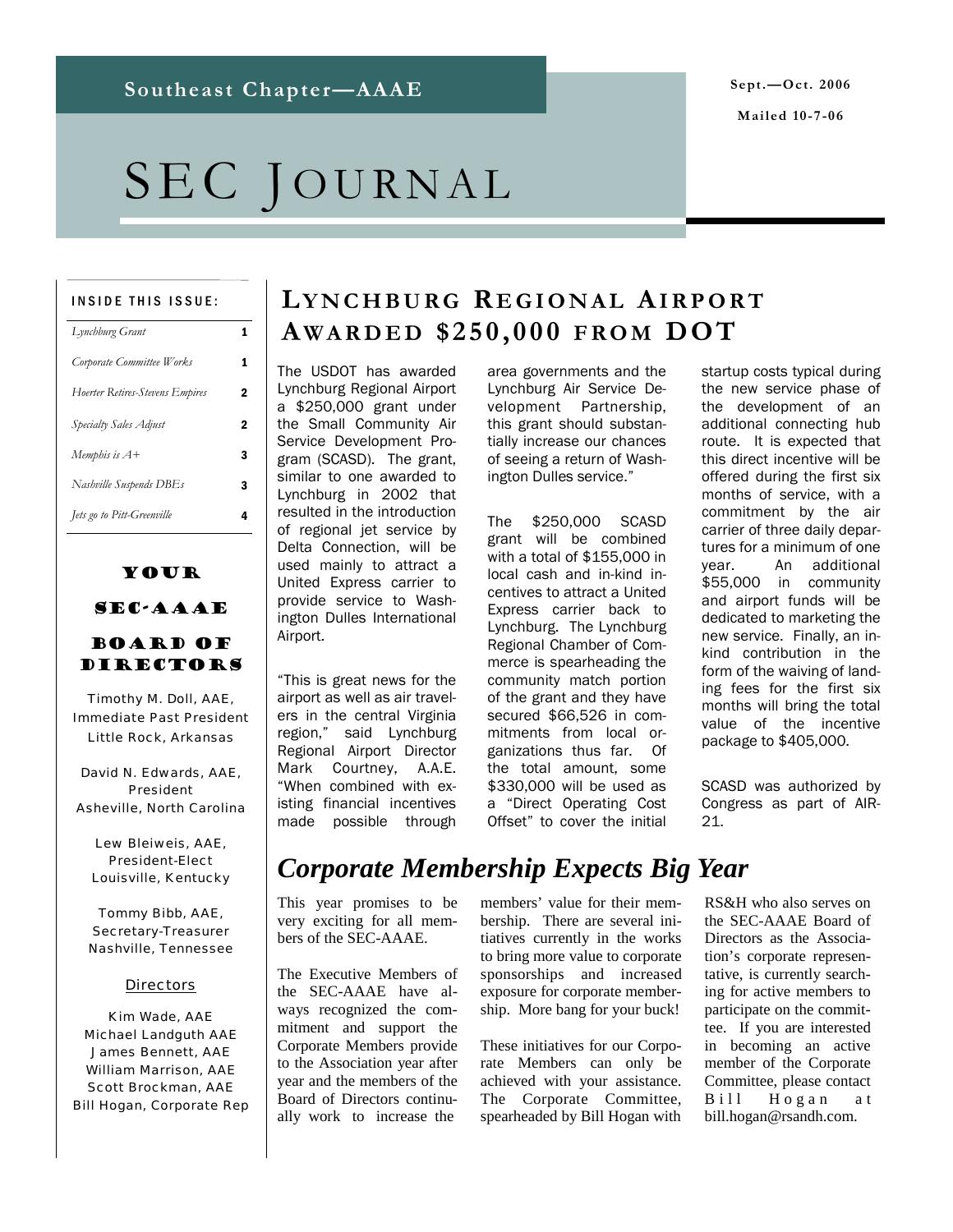# SAM HOERTER PREPARES FOR RETIREMENT AS SUE STEVENS PREPARES FOR PROMOTION

Another era comes to an end.

Sam Hoerter, A.A.E., Director of Airports for the Charleston County Aviation Authority (South Carolina), has announced his retirement.

Sam Hoerter the educator; Sam Hoerter, the author; Sam Hoerter, the public speaker; Sam Hoerter, the community leader; Sam Hoerter, the founding father of the SEC-AAAE and its sixth president; Sam Hoerter, one of the most admired and respected leaders in the airports industry; Sam Hoerter, friend to all and enemy to none (well, ok, few).

There simply are not enough lines in this newsletter to pay the appropriate tribute to this gentleman. For as long as I have been attending airport conferences, when the argument breaks out in the bar as to who is the best airport manager, Sam Hoerter's name has, more times than not, topped that list. Having had the privilege of working for him and with him these past few years, I can certainly understand why. Sam Hoerter is a man who holds a firm grip on life, a man who has excelled in his profession, a man still in love with his beautiful wife, Nancy, and who savors every success of his son, Joe. Sam Hoerter is a man with values. He is

a man whose word is his bond and whose handshake is a contract. He is a man to be admired.

Hoerter became one of the nation's youngest airport directors when the Charleston County Aviation Authority stole him from Gulfport some 20 years ago. The Aviation Authority would tell you that he is the best deal they ever made.

And he will be difficult to replace.

But the Aviation Authority once again showed great foresight in choosing his successor. After studying about 45 resumes for weeks they obviously determined the best way to maintain the continuity of the staff and continue the great successes that Hoerter put in place was to hire his former protégée, Susan M. Stevens, A.A.E.

Sue Stevens, Deputy Director of Airports, like Hoerter, is also a past president of the SEC-AAAE and subscribes to Hoerter's core values. Stevens has, over the course of the past 19 years, held leadership roles in the finance and operations ends of the three airports owned and operated by the Aviation Authority.

The Authority was unanimous in its decision to hire Stevens. David G. Jennings, Chairman of the Aviation Authority stated, "She knows the operations, she knows the people , she knows the community." Hoerter claims he had nothing to do with influencing the decision of the Authority and he applauds Stevens' advancement with the organization. As a friendly joke, when Stevens was named as the new Director of Airports, he immediately broke out a box of cigars emblazoned with the message, "It's a girl!" "She's solid, and she has the support of the staff as well as the Board," said Hoerter. Jennings said Stevens stood out among the short list of finalists. He said the Board ultimately decided it didn't need to go to the expense of interviewing the others.

Hoerter says he isn't leaving Charleston, but he remains uncommitted as to his next career move which includes some opportunities in the aviation industry.

Stevens, meanwhile, has made the entire SEC-AAAE quite proud.

## SPECIALITY FOOD SALES ADJUST TO NEW RULES

Fifteen live lobster you can take onboard your next commercial flight, but you have to leave the ice or gel packs that keep the lobsters alive behind. They are not allowed on board under the recent ban on liquids and gels in carry-on luggage implemented by the TSA.

The restrictions are forcing airport businesses that sell edible local specialties to adapt. Omaha Steaks has been selling steaks at airfields since the late 1970's. So some retailers are now providing free shipping, or in Omaha Steaks' situation, a free cooler package for a \$50 purchase.

Clearwater Seafood Company needed to keep their live lobsters cold. Gel and ice packs were out. Their solution—frozen vegetables. Management checked with the TSA and were given the go ahead. Employees went to the store and bought frozen carrots, peas and cauliflower. Now, they pack their

product with veggies.

Some duty-free shops are being allowed to deliver goods to passengers that are already onboard the aircraft.

One perfume shop turned into a leather goods shop—overnight.

No one has figured out how to cope with tropical fish. Oh, you can bring the fish, you have to leave the water.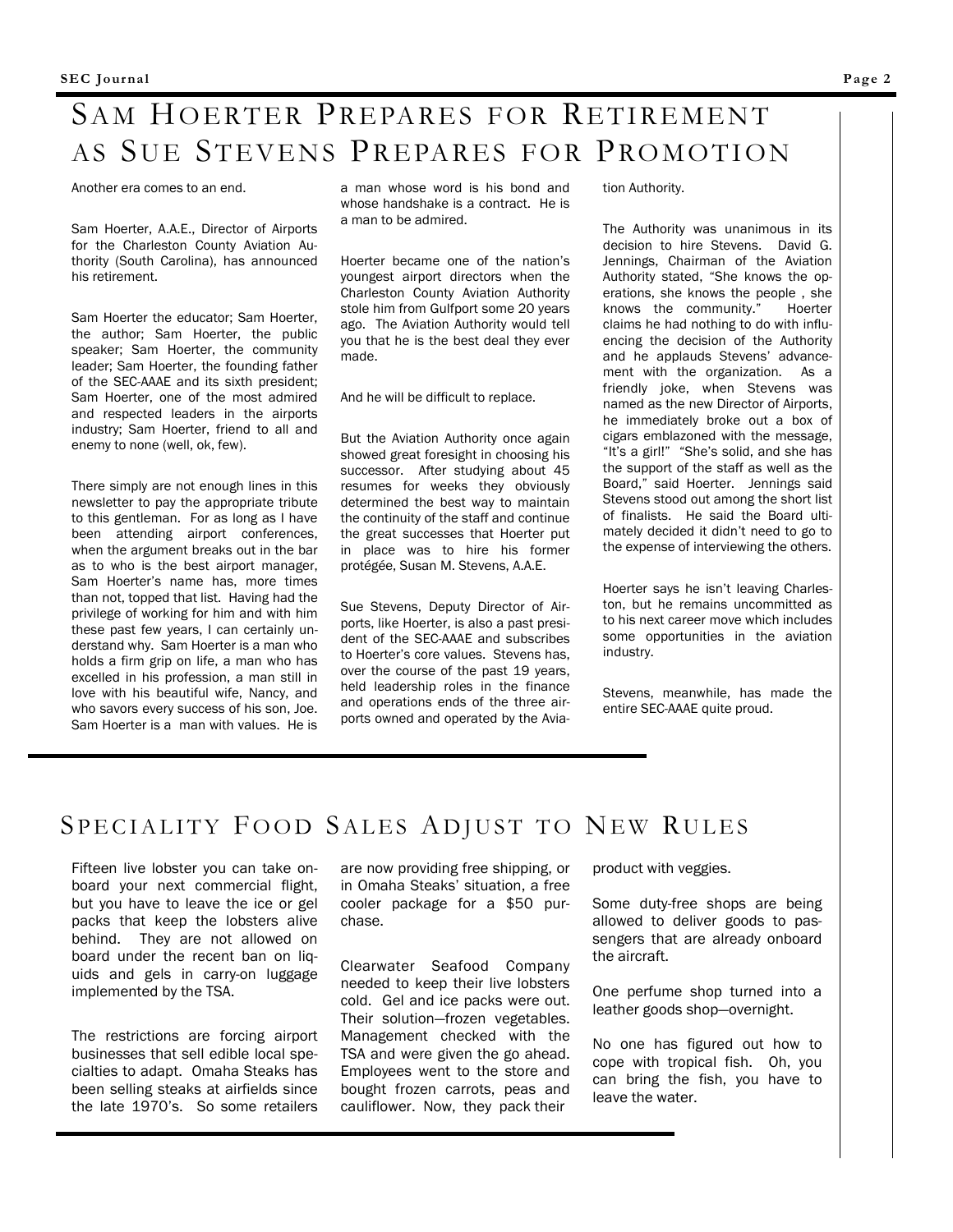# MEMPHIS EARNS A+ FROM FITCH

Fitch Ratings affirms its underlying 'A+' rating on approximately \$552.2 million outstanding general airport revenue bonds issued by the Memphis-Shelby County Airport Authority. The Ratings Outlook is Negative. The bonds are payable from the net revenues generated by the operation of Memphis International Airport. The lead managing underwriter for the airport's most recent bond offering was Morgan Keegan and Co., Inc.

The 'A+' rating reflects the airport's status as the central sorting location for Federal Express Corporation, who makes the airport the largest cargo hub in the world; consistently sound financial operations with a cost per enplaned passenger at a moderate \$6.79 and debt service coverage 1.35 times on the outstanding general airport revenue bonds in fiscal 2005 (year ended June 30); and a moderately scaled capital program with minimal anticipated future borrowing needs. Credit concerns and the negative rating outlook center on the financial condition of Northwest Airlines, the airport's largest passenger carrier which operates its third largest network hub into Memphis International Airport. While other carriers would likely enter the market to

serve origin and destination passengers should Northwest's financial condition lead it to significantly alter its operations at the airport, the airport authority would likely experience a displacement in its financial operations.

The airport ranks as the 35th busiest passenger facility in the nation having served 5.4 million enplaned passengers in fiscal 2005. Passenger levels have fluctuated in the past few years as Northwest implemented several schedule adjustments following the overall decline in travel demand after the events of September 11, 2001, and to address its own financial difficulties. Northwest, including its regional affiliates, is the airport's leading passenger carrier representing 80.2% of total enplanements in Fiscal 2005. Delta is the next largest carrier at 7.3% of total enplanements in fiscal 2005, followed by American at 2.9%.

The presence of Federal Express balances the operations of the airport and provides a cushion against any decline at Northwest. Federal Express accounted for 98% of total cargo volume at the airport in Fiscal

2005, and has represented at least 92% of such activity since Fiscal 1992. Cargo volume at the airport has increased at an 8.5% annual rate over the past five years, with much of this growth related to Federal Express becoming a contract carrier for the United States Postal Service in 2001.

The airport's consistently sound financial operations reflect the residual nature of the use and lease agreement that expires in June 2007. Operating revenues increased in each of the last four years, driven by gains in nonaviation sources such as parking, rental cars, and concessions. Airport management successfully controlled operating expenses, which rose at a scant 0.3% average annual rate from Fiscal 2002 to 2005. As a result, the airport retained a competitive cost structure, while debt service coverage was in line with the rate covenant as allowed under the use and lease agreement. Northwest and Federal Express combined to account for over 60% of airport operating revenues in Fiscal 2005.

## Metro Nashville Airport Suspends DBE Program

The Metro Nashville Airport Authority has temporarily suspended its DBE Program that last year resulted in \$1.5 million of \$7.9 million in airport contracts going to minority or female enterprises. Minority business leaders are not pleased.

With the country turning more politically conservative and the U.S. Supreme Court agreeing that some DBE programs may be considered reverse discrimination, the Metro Nashville Airport Authority felt it was in their best interest to suspend the program.

According to Bill Young, Executive Vice President of Tennessee Associated General Contractors, it won't make much difference to local minorities because general contractors are scrambling for qualified sub contractors.

### LITTLE ROCK INTERNATIONAL ROUTES

Officials at Little Rock National Airport are working to develop flights to Mexico, but adding the international travel will require a facility that meets customs and security requirements. SEC-AAAE member and Executive Director of the Little Rock National Airport, Deb-

orah Schwartz, says advances in trade with Mexico and the state's fast-growing Hispanic population are reasons enough to try to extend the airport's reach south of the border. Along with that, the Airport Commission has approved a \$5 million study whether the airport terminal should be renovated or replaced. Part of the study will explore how the airport could handle international flights such as those offered by Mexicana who has approached Little Rock about establishing flights into the airport.